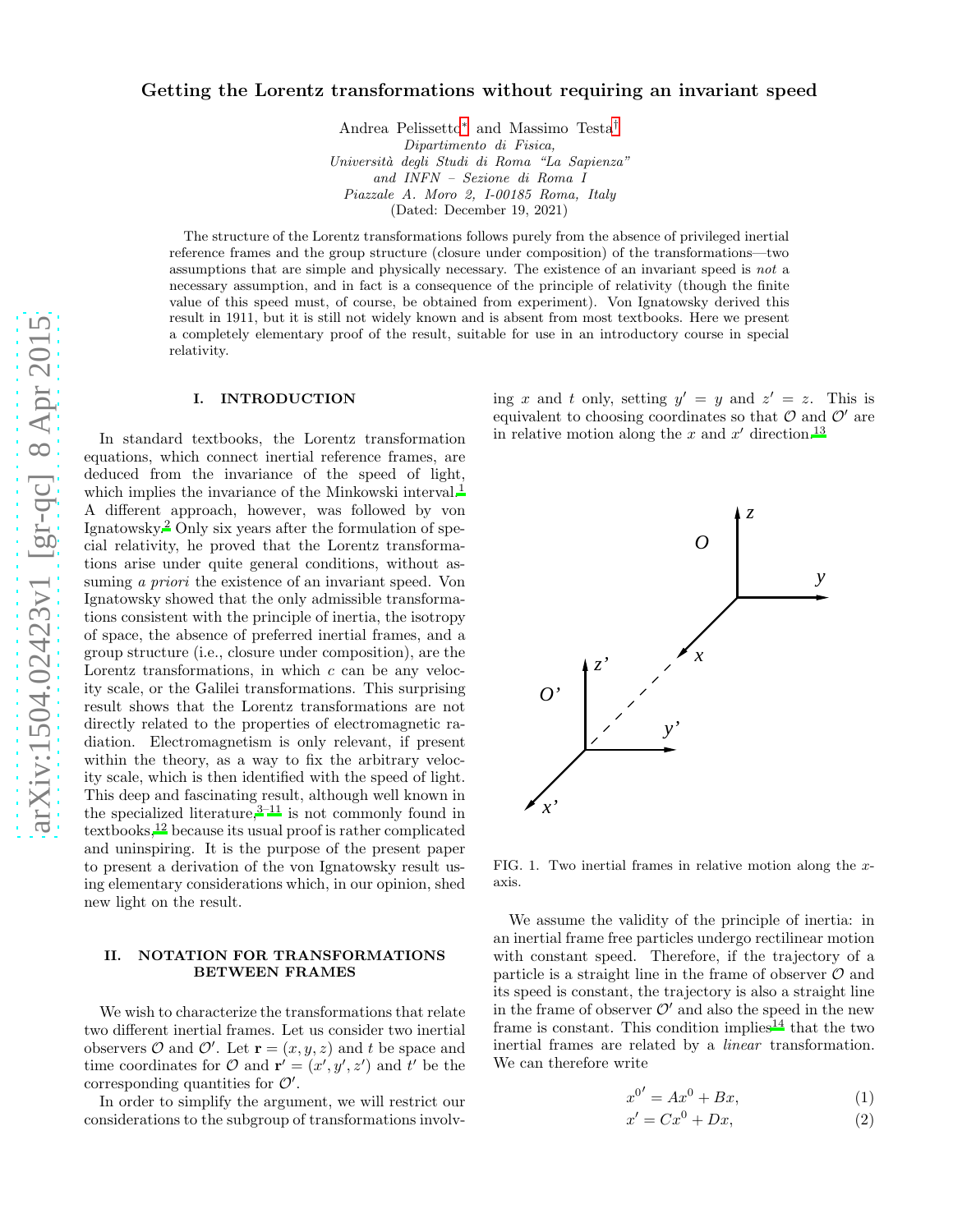where we have defined the time coordinates  $x^0$  and  $x^{0'}$ , measured in units of distance, as

<span id="page-1-6"></span>
$$
x^0 = \bar{v}t,\tag{3}
$$

where  $\bar{v}$  is an *arbitrary* constant with units of speed. The inverse transformation follows immediately:

<span id="page-1-0"></span>
$$
x^{0} = \frac{1}{\Delta}(Dx^{0'} - Bx'),
$$
 (4)

$$
x = \frac{1}{\Delta}(-Cx^{0'} + Ax'),
$$
 (5)

with

$$
\Delta \equiv AD - BC \neq 0. \tag{6}
$$

It is useful to rewrite the transformation in matrix notation, introducing

$$
\Lambda \equiv \begin{pmatrix} A & B \\ C & D \end{pmatrix} \tag{7}
$$

and its inverse

$$
\Lambda^{-1} = \frac{1}{\Delta} \begin{pmatrix} D & -B \\ -C & A \end{pmatrix} . \tag{8}
$$

Then, we have

$$
\begin{pmatrix} x^{0'} \\ x' \end{pmatrix} = \Lambda \begin{pmatrix} x^0 \\ x \end{pmatrix} \tag{9}
$$

and

$$
\begin{pmatrix} x^0 \\ x \end{pmatrix} = \Lambda^{-1} \begin{pmatrix} x^{0'} \\ x' \end{pmatrix} . \tag{10}
$$

#### III. EQUIVALENCE OF INERTIAL REFERENCE FRAMES

The main ingredient in the proof is the requirement that there are no privileged frames: all inertial frames are equivalent. We wish now to express this hypothesis in a more transparent way that allows us to put constraints on the matrix Λ.

Let us consider two events,  $E_1$  and  $E_2$ , at the same spatial location in frame  $\mathcal{O}$ , but separated by a time difference  $\tau$ . In  $\mathcal{O}'$  the two events are separated by a time lapse  $T'$ . One natural requirement is that if we consider two different events,  $E_3$  and  $E_4$ , that are at the same spatial location in frame  $\mathcal{O}'$ , but separated by the same time difference  $\tau$  in  $\mathcal{O}'$ , then these two events are separated by a time lapse  $T = T'$  in  $\mathcal{O}$ . Similarly, we require that if observer  $\mathcal O$  measures the length l (along the x axis) of a rod that is at rest with respect to  $\mathcal{O}'$  and has length  $l_0$ in the  $\mathcal{O}'$  frame, the same result is obtained by  $\mathcal{O}'$  for an identical rod at rest with respect to  $\mathcal{O}$ , always along the x axis. These requirements constrain the coefficients of the transformation Λ.

Let us consider the two events  $E_1$  and  $E_2$  at the same spatial location in frame  $\mathcal{O}$ , separated in time by  $\tau$ . From Eq. [\(1\)](#page-0-0), observer  $\mathcal{O}'$  measures a time lapse  $T'$  given by

$$
T' = A\tau.
$$
 (11)

Consider now the complementary situation in which an identical clock, at rest with respect to  $\mathcal{O}'$ , measures the same time interval  $\tau$  between two events  $E_3$  and  $E_4$  that are at the same location in  $\mathcal{O}'$ . Correspondingly, from Eq. [\(4\)](#page-1-0), the observer  $\mathcal O$  measures a time lapse  $T$  given by

$$
T = \frac{D}{\Delta}\tau.
$$
 (12)

As stated above, if neither  $\mathcal O$  nor  $\mathcal O'$  is in some way privileged, the two time intervals  $T$  and  $T'$  should be identical, i.e.,  $T' = T$ , which implies

<span id="page-1-1"></span>
$$
A = \frac{D}{\Delta}.\tag{13}
$$

A similar argument applies in the case of a rod of rest length  $l_0$ , oriented along the x axis. If the rod is at rest with respect to  $\mathcal{O}'$ , Eq. [\(2\)](#page-0-0) implies that the length l measured by observer  $\mathcal O$  satisfies

$$
l_0 = Dl. \tag{14}
$$

Analogously, for a rod at rest in  $\mathcal{O}$ , we have, from Eq. [\(5\)](#page-1-0), that the length  $l'$  measured by  $\mathcal{O}'$  satisfies

$$
l_0 = \frac{A}{\Delta}l'.\tag{15}
$$

Again, the absence of privileged reference frames requires that  $l = l'$  and therefore

<span id="page-1-2"></span>
$$
\frac{A}{\Delta} = D. \tag{16}
$$

Combining Eqs. [\(13\)](#page-1-1) and [\(16\)](#page-1-2), we have

$$
\frac{A}{\Delta^2} = A.\tag{17}
$$

The solution  $A = 0$  is not acceptable on physical grounds, because it would lead to the meaningless result  $x^{0'} = Bx$ , so we are forced to choose

$$
|\Delta| = 1. \tag{18}
$$

If we restrict ourselves to proper transformations, we have simply

<span id="page-1-3"></span>
$$
\Delta = 1,\tag{19}
$$

so that

$$
A = D.\t\t(20)
$$

These conditions imply that the transformation relating two different inertial frames is of the form

<span id="page-1-4"></span>
$$
\Lambda = \begin{pmatrix} A & B \\ C & A \end{pmatrix},\tag{21}
$$

with

<span id="page-1-5"></span>
$$
A^2 - BC = 1,\t(22)
$$

the latter condition being a consequence of Eq. [\(19\)](#page-1-3).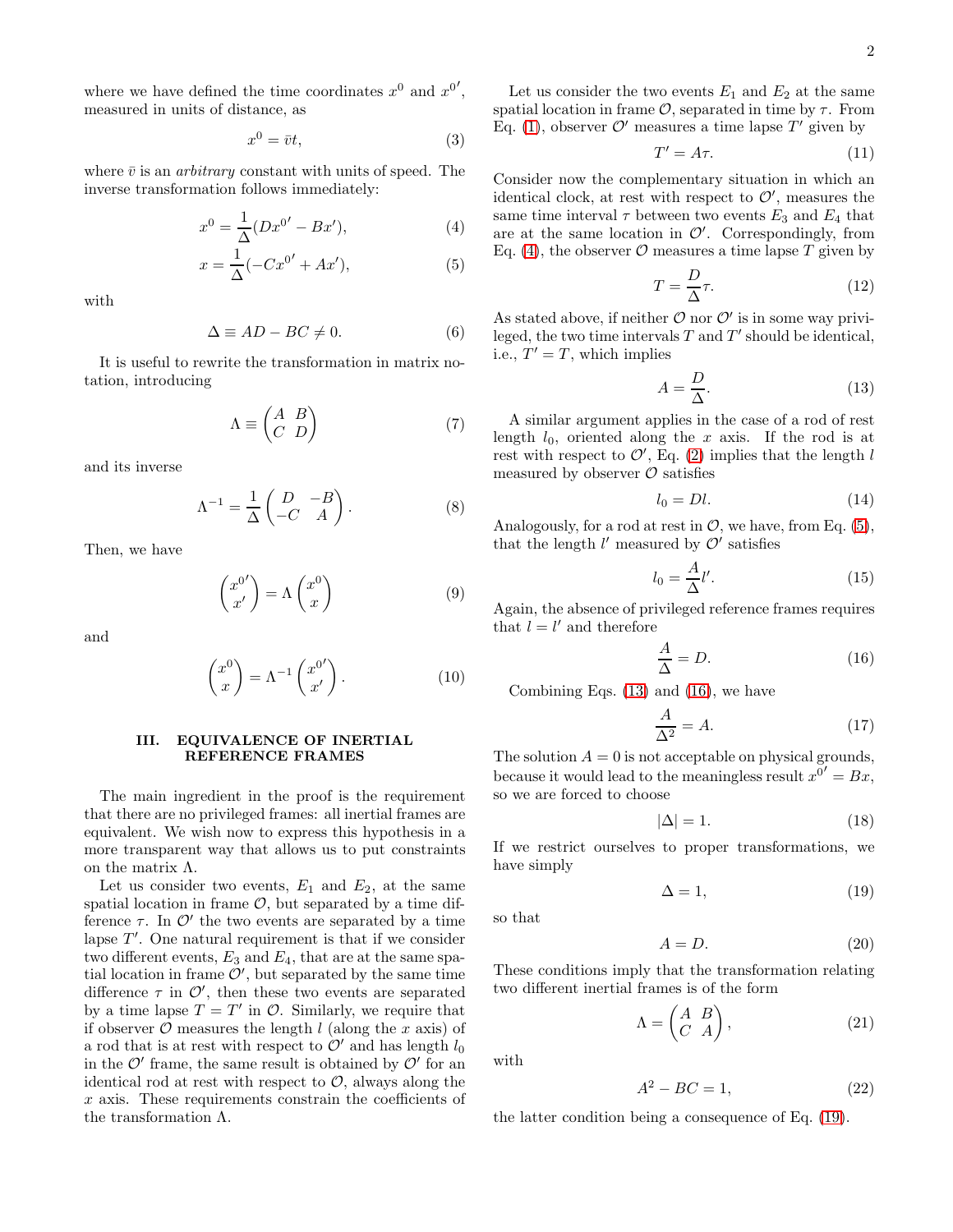## IV. GROUP STRUCTURE

To further constrain the structure of the matrix  $\Lambda$ , we now add the natural requirement that the transformations connecting two inertial frames constitute a group, i.e., that the combination of two such transformations yields a third transformation of the same form.

We consider two transformations,

<span id="page-2-6"></span>
$$
\Lambda_1 \equiv \begin{pmatrix} A_1 & B_1 \\ C_1 & A_1 \end{pmatrix}, \qquad \Lambda_2 \equiv \begin{pmatrix} A_2 & B_2 \\ C_2 & A_2 \end{pmatrix}, \tag{23}
$$

and their product,

$$
\Lambda_3 = \Lambda_1 \Lambda_2 = \begin{pmatrix} A_1 & B_1 \\ C_1 & A_1 \end{pmatrix} \begin{pmatrix} A_2 & B_2 \\ C_2 & A_2 \end{pmatrix}
$$

$$
= \begin{pmatrix} A_1 A_2 + B_1 C_2 & A_1 B_2 + B_1 A_2 \\ C_1 A_2 + A_1 C_2 & A_1 A_2 + C_1 B_2 \end{pmatrix}.
$$
 (24)

The matrix  $\Lambda_3$  is an element of the set of admissible matrices only if its diagonal elements are equal [see Eq. [\(21\)](#page-1-4)], that is, if

<span id="page-2-5"></span>
$$
B_1 C_2 = C_1 B_2. \t\t(25)
$$

In order to satisfy Eq. [\(25\)](#page-2-5) for all transformations of the form [\(23\)](#page-2-6), we have three different possibilities:

- (i)  $B = \alpha C$ , where  $\alpha$  is a nonzero constant;
- (ii)  $B = 0$  and  $A = 1$ , where the second equation follows from Eq. [\(22\)](#page-1-5); or
- (iii)  $C = 0$  and  $A = 1$ .

Case (iii) is easily recognized to be physically uninteresting.

Case (ii) corresponds to the Galilean transformations:

$$
x^{0'} = x^0,\tag{26}
$$

$$
x' = Cx^0 + x,\tag{27}
$$

the parameter  $C$  being the relative velocity of the two frames in units of  $\bar{v}$ .

In case (i) we change the definition of  $x_0$  in Eq. [\(3\)](#page-1-6) introducing

$$
\tilde{x}^0 = \bar{c}t = \frac{\bar{c}}{\bar{v}}x^0
$$
\n(28)

with

$$
\bar{c} = \frac{\bar{v}}{\sqrt{|\alpha|}}.\tag{29}
$$

Then we obtain

$$
\begin{pmatrix} \tilde{x}^{0'} \\ x' \end{pmatrix} = \begin{pmatrix} A & \frac{\alpha}{|\alpha|} C' \\ C' & A \end{pmatrix} \begin{pmatrix} \tilde{x}^{0} \\ x \end{pmatrix},
$$
 (30)

where

$$
C' = C\sqrt{|\alpha|}. \tag{31}
$$

Eq. [\(22\)](#page-1-5) becomes now

$$
A^2 - \frac{\alpha}{|\alpha|}C'^2 = 1.
$$
 (32)

If  $\alpha$  is negative, then  $\Lambda$  is an orthogonal rotation matrix. In this case, there are transformations  $\Lambda$  such that  $\Lambda^n$  is close to the identity for some value of  $n$ , and this is clearly unphysical. Therefore, we can exclude this possibility and we are left with transformations of the form

$$
\Lambda = \begin{pmatrix} A & C' \\ C' & A \end{pmatrix},\tag{33}
$$

where  $A^2 - C'^2 = 1$ . In this case the observer  $\mathcal{O}'$  moves with speed w with respect to observer  $\mathcal{O}$ , where w is determined by

$$
C'/A = w/\bar{c}.
$$
 (34)

The condition  $A^2 - C'^2 = 1$ , implies

$$
A = \gamma = \frac{1}{\sqrt{1 - w^2/\bar{c}^2}}\tag{35}
$$

$$
C' = \gamma w / \bar{c} \tag{36}
$$

so that  $\Lambda$  is a generic Lorentz transformation, with the speed of light identified with  $\bar{c}$ .

### V. CONCLUSIONS

Lorentz and Galilei transformations are the only structures compatible with the principles of inertia and relativity, i.e., the nonexistence of privileged reference frames. This result, which is easily stated, is usually obtained by means of rather complicated proofs. In this paper we have presented an elementary derivation, suitable for presentation in undergraduate courses in special relativity.

- <span id="page-2-0"></span>† [massimo.testa@roma1.infn.it](mailto:massimo.testa@roma1.infn.it)
- <span id="page-2-2"></span><span id="page-2-1"></span>1 J. D. Jackson, *Classical Electrodynamics*, third edition (Wiley, New York, 1998).
- <span id="page-2-3"></span> $2$  W. von Ignatowsky, "Das Relativitätsprinzip," Archiv der Mathematik und Physik 17, 1–24 (1911).
- <span id="page-2-4"></span> $3$  H. Bacry and J. M. Lévy-Leblond, "Possible kinematics," J. Math. Phys. 9, 1605–1614 (1968).

<sup>∗</sup> [andrea.pelissetto@roma1.infn.it](mailto:andrea.pelissetto@roma1.infn.it)